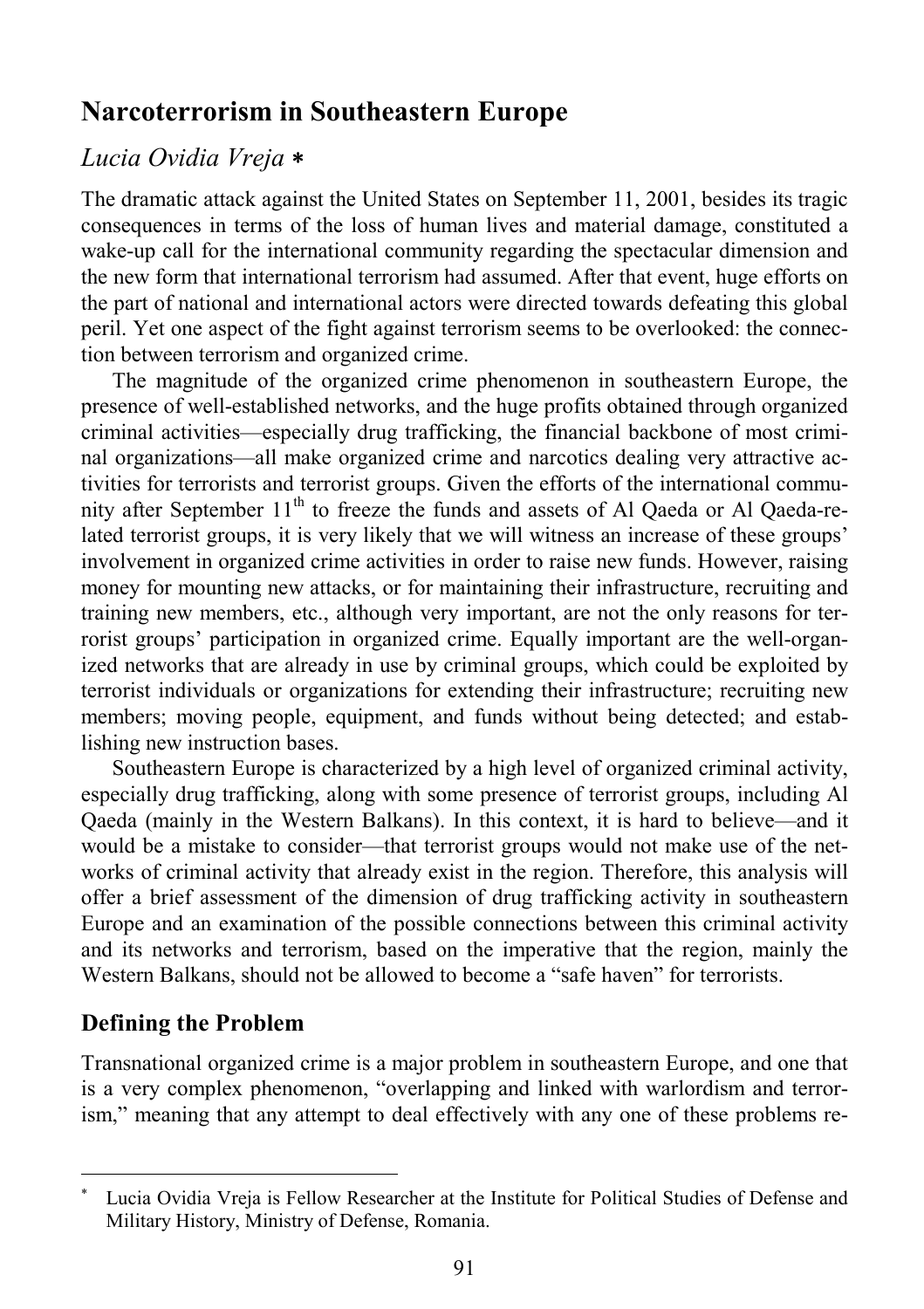#### THE QUARTERLY JOURNAL

-

quires "dealing with the others as well—either at the same time or sequentially—because each one feeds off the other."<sup>1</sup> Organized crime takes many forms and involves a wide variety of criminal activities,<sup>2</sup> yet I will focus here on one crime market that is considered to be one of the major threats in most European countries; drug trafficking.

Even though organized crime—including drug trafficking—and terrorism are often seen as separate phenomena, raising disputes over the best methods of countering them, the link between the two is undeniable. It is true that terrorists and drug traffickers have different long-term objectives (e.g., political goals for terrorists, and economic ones for drug traffickers), $3$  yet they often share some short-term goals; nearly every terrorist group raises some money from the drug trade. The present study starts from the definition of "narcoterrorism" as referring—according to the U.S. Drug Enforcement Administration<sup>4</sup>—to terrorist acts carried out by groups that are directly or indirectly involved in cultivating, manufacturing, transporting, or distributing illicit drugs. Therefore, the term refers to groups that use drug trafficking to fund terrorist activities. Usually, this cooperation between terrorist groups or networks and organized crime networks will assure the former the financial and logistical support. Moreover, the terrorist groups and the illegal criminal networks provide support for each other, so it can be said that it is useless to discuss terrorism separate from organized crime.

As illicit drug trafficking is extremely profitable, it is "also linked to international terrorist organizations that need money to finance their activities. By forging advantageous relationships with drug traffickers or becoming actively involved in the drug trade themselves, terrorist groups such as Hezbollah or Al Qaeda use money from drug sales to further their political agendas."<sup>5</sup>

According to institutions that deal with this issue, it is certain that organized crime, and especially drug trafficking, represents the most important source of financing for

<sup>1</sup> Dennis J. D. Sandole, "Combating Crime in Southeastern Europe: An Integrated, Coordinated, Multi-level Approach," paper presented at the 4th Reichenau Workshop of the PfP Consortium Working Group on Regional Stability in South East Europe, on *Crushing Crime in South East Europe: A Struggle of Domestic, Regional and European Dimensions*, Reichenau, Austria, 16–19 May, 2003.<br><sup>2</sup> *Summary of the Organized Crime Situation Report 2004. Focus on the Threat of Cyber-*

*crime*, Provisional Report (Strasbourg: Council of Europe, Octopus Program, 6 September 2004), 4. 3 *Terrorism: Q & A/ Narcoterrorism*, available at: http://www.cfrterrorism.org/terrorism/

narcoterrorism.html.<br> $\frac{4}{100}$  Mutchinson

Asa Hutchinson, *Congressional Testimony before the Senate Judiciary Committee's Subcommittee on Technology, Terrorism and Government Information about Narco-Terror: The World Connection Between Drugs and Terror*, 13 March 2002; available at: www.usdoj/gov/dea/pubs/cngrtest/ct031302.html. 5

The National Youth Anti-Drug Media Campaign, *Drugs and Terror: Just the Facts. The Links Between the Drug Trade, Drug Traffickers and Terrorists*, available at: http://www.drugstory.net/pdfs/DandT\_Fact\_Sheet.pdf.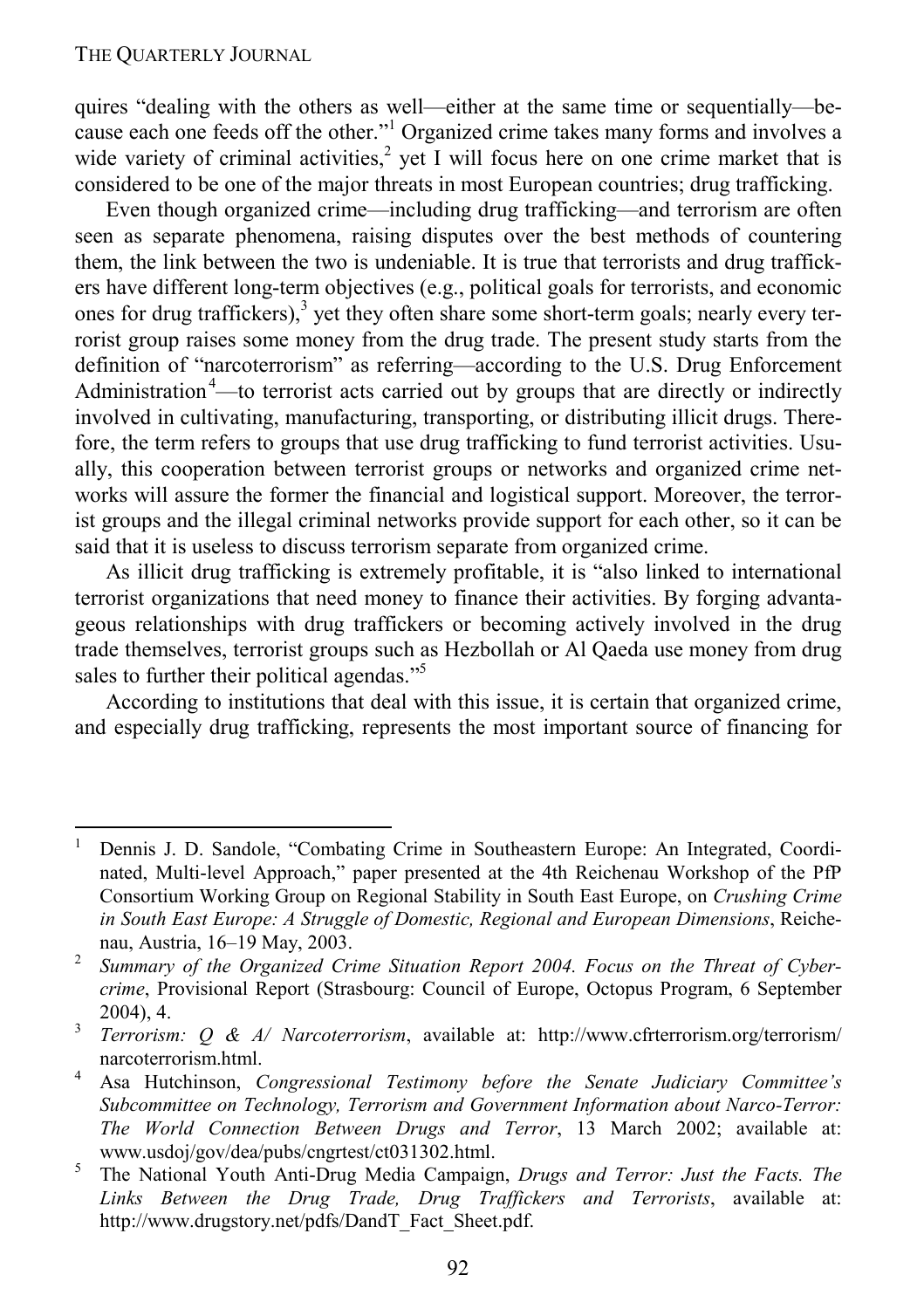terrorist groups, providing up to  $30-40$  percent of their funds.<sup>6</sup> It is even accepted that the main threat to national security is not terrorism sponsored by certain states anymore, but from terrorist acts carried out by "unregimented networks," groups or individuals increasingly motivated by the money obtained through organized criminal activity, mainly the traffic in illegal drugs.<sup>7</sup> The forms of terrorist groups' involvement in the drug trade vary from selling drugs as such; to collecting taxes from people who cultivate or process illicit drugs on lands that terrorists control; to support from states funded by the drug trade (such as Afghanistan – whose former Taliban rulers earned an estimated \$40–50 million per year from taxes related to opium, Albania in past years, Syria, or Lebanon).<sup>8</sup>

Although terrorists do not need much money to mount an attack, they do need large sums of money for maintaining their infrastructure and expanding their operations. As Phil Williams of the University of Pittsburgh explained, profits are only a means for terrorists, and "not an end in themselves. Money is raised for both macro (strategic) and micro (operational) levels. The macro level is expensive and includes terrorist infrastructure, terrorist training, and terrorist's efforts to acquire WMD and to buy government support. The micro level is where cells engage in drug trafficking, credit card fraud and robberies in order to fund operations."<sup>9</sup>

For terrorists, drug trafficking is quite an easy way to earn substantial sums of money, as well as to gather or distribute large sums of cash without being detected by authorities, given the well-organized and hard-to-detect financial networks of the narcotics trade. According to the UN, the traffic in illegal drugs represents a \$400-500 billion annual business, equal to 8 percent of the world's total trade.<sup>10</sup> Given the fact that after September  $11<sup>th</sup>$ , many steps were taken to block terrorist funding and put pressure on the state sponsors of terrorism, the conclusion could be drawn that the level of drug trafficking related to terrorist groups' financing has increased, or at least is likely to increase.

The relation between terrorist organizations and drug-trafficking groups is a "mutually beneficial one that allows exchanges of drugs for weapons, use of the same smuggling routes, use of similar methods to conceal profits and fund-raising." Moreover, almost all of the terrorist groups "identified as being involved in narcotics trafficking

<sup>6</sup> *Combating the Financing of Terrorist Organizations* (in Romanian), Romanian Intelligence Service, available at: www.sri.ro/biblioteca\_art\_cfot.html. 7 *Romania and International Terrorist Groupings* (in Romanian), Romanian Intelligence Ser-

vice, available at: www.sri.ro/biblioteca\_art\_rgti.html. 8 *Terrorism: Q & A/ Narcoterrorism*, available at: http://www.cfrterrorism.org/terrorism/

narcoterrorism.html.<br> $9 \tPhi_{11}$  Williams "Organization"

Phil Williams, "Organized Crime and the State: A Framework for Analysis," paper presented at the conference on *Organized Crime and the Corruption of State Institutions*, organized by The Center for International and Security Studies at University of Maryland, College Park,

MD (18 November 2002). 10 Peter Reuter and Victoria Greenfield, "Measuring Global Drug Markets," *World Economics* 2:4 (October-December 2001), 160.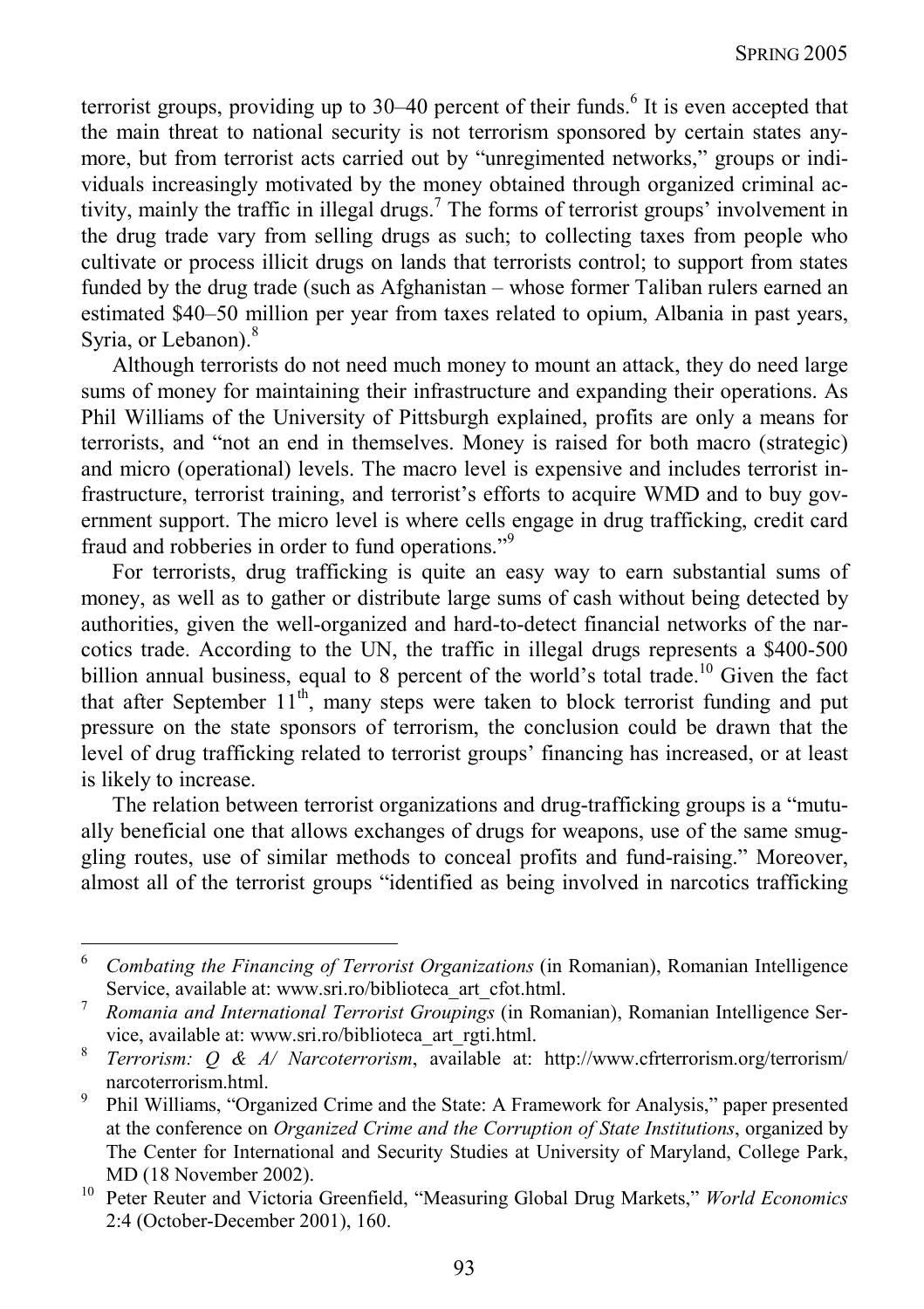#### THE QUARTERLY JOURNAL

also reportedly have had contacts with Al Qaeda, which is known to be actively engaged in drug-trafficking activities."11 In this context, the issue of the drug trade and its networks is a very serious one, raising many questions regarding future steps that can be taken to prevent this phenomenon.

## **The Drug Trade in Southeastern Europe**

According to experts, drug traffickers and terrorists tend to flourish in failed states with ineffective governments that have been destabilized by war and internal conflicts.<sup>12</sup> Nevertheless, even transitional countries are used as traffic routes for illegal drugs, and once they are established, these networks tend to become increasingly well organized and hard to detect.

Southeastern Europe is a very complex region that has experienced conflict and political instability since the beginning of 1990s, which created the necessary conditions for the establishment of criminal networks as well as for the development of criminal activities, including drug trafficking. Although the involvement of the international community has helped the region to become more closely integrated with the rest of Europe and resolve most of its ethnic conflicts, the threats for regional security coming from this area are now mainly related to organized crime. Yet, in spite of the fact that southeast European countries have proven in the recent past a substantial willingness to cooperate in stabilizing the area, the fight against organized crime remains one of the key challenges the countries in the region face today. The Western Balkans (including Bosnia-Herzegovina, Serbia and Montenegro, Albania and, to a certain degree, the Former Yugoslav Republic of Macedonia) is still considered "the gateway of organized crime to Europe," $\frac{1}{3}$  which raises the specter of the potential of terrorist activities in, or emanating from, the area. Aside from the scope of organized crime—especially drug trafficking—in southeastern Europe, there are many voices concerned about the presence in Bosnia, Kosovo, Macedonia, and Albania of individuals and groups linked to terrorist networks, including Al Qaeda.<sup>14</sup> Moreover, organized crime activities in the entire region are assumed to support terrorist groups, especially via financial assistance.

It is obvious that the greatest peril directly or indirectly connected with terrorism in the region is to be found in organized crime, which represents not only a funding source for terrorism but also a basis for recruitment of new people and support for its existence. The strategic position of the region, between Western Europe and the Middle East, adds a new dimension to the link with terrorism.

<sup>&</sup>lt;sup>11</sup> Rex A. Hudson (Project Manager), "A Global Overview of Narcotics-funded Terrorist and Other Extremist Groups," Report Prepared by the Federal Research Division, May 2002, 1.<br><sup>12</sup> *Terrorism: Q & A/Narcoterrorism.*<br><sup>13</sup> "EUHR Javier Solana's Intervention on Organized Crime in South-Eastern Europe," London

Conference on Organized Crime in South Eastern Europe, London, 25 November 2002. 14 International Crisis Group, *Bin Laden and the Balkans: The Politics of Anti-Terrorism*, ICG Balkans Report No. 119 (9 November 2001); available at: www.crisisweb.org.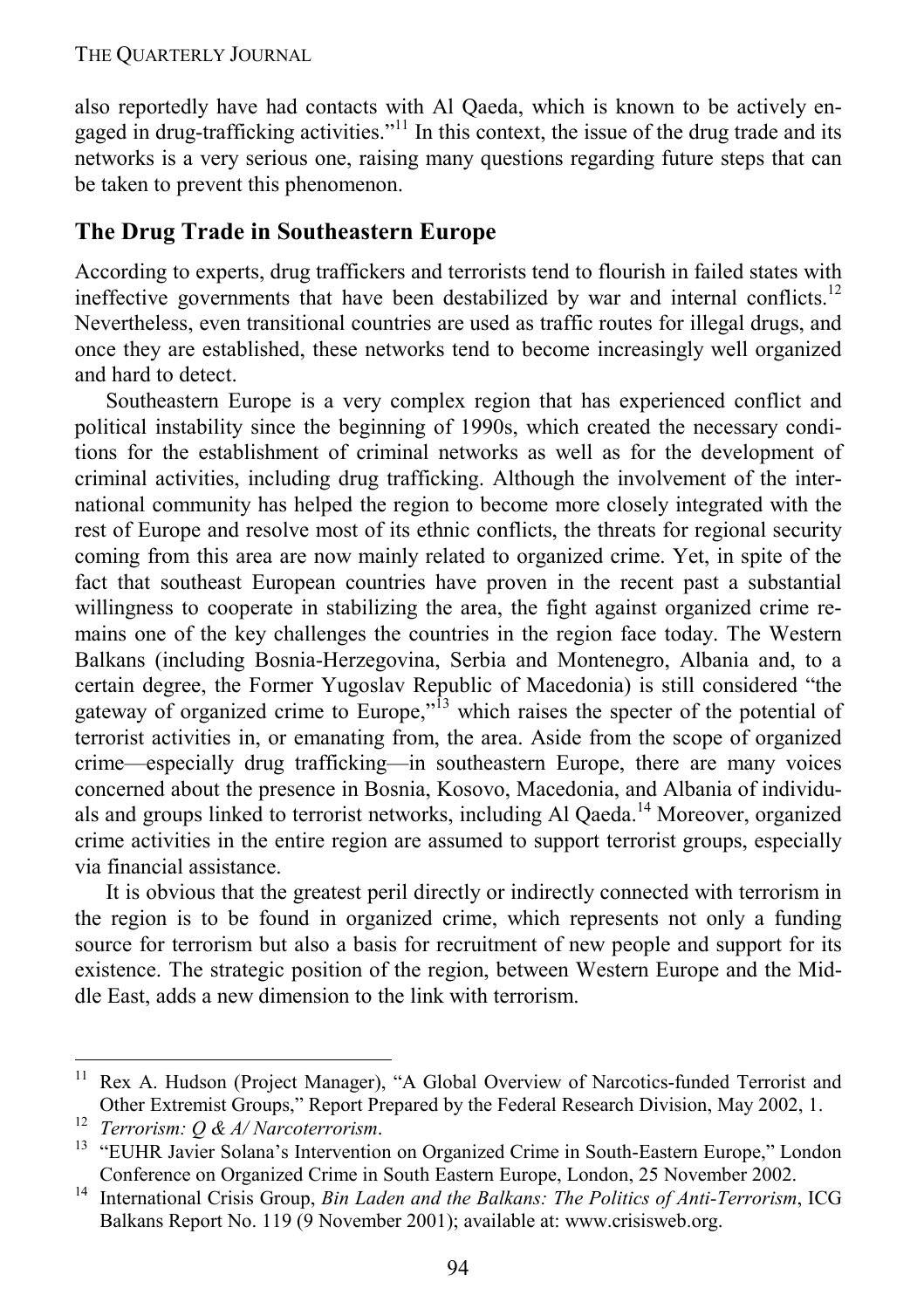Drug trafficking has become so crucial to the cause of Albanian separatism that certain towns populated by Albanians (such as Veliki Trnovac and Blastica in Serbia, Vratnica and Gostivar in FYRO Macedonia, and Shkoder and Durres in Albania) have become known as the "new Medellins" of the Balkans.<sup>15</sup> The so-called "Albanian Mafia," consisting largely of ethnic Albanians from Kosovo, "have for several years been a feature of the criminal underworld in a number of cities in Europe and North America, being particularly prominent in the trade in illegal narcotics."16 Since the mid 1990s, "Albanian nationalists in ethnically tense Macedonia and the Serbian province of Kosovo have built a vast heroin network, leading from the opium fields of Pakistan to black-market arms dealers in Switzerland, which used to transport up to \$2 billion worth of the drug annually into the heart of Europe." In 1995, more than 500 Kosovar or Macedonian Albanians were in prison in Switzerland for drug or arms trafficking offenses, and more than  $1,000$  others were under indictment.<sup>17</sup>

At the same time, the profits gained through illegal activities are often used for financing terrorism; most often, financing for both local conflicts and terrorist activities draws on illicit activities as one of its main sources, especially the drug trade. For instance, according to the Center for Peace in the Balkans, it has been confirmed that terrorism in the Balkans has been primarily financed through narcotics trafficking. Heroin is the most profitable commodity on the Western market, as a kilogram of heroin, worth \$1000 in Thailand, wholesales for \$110,000 in Canada, with a retail street value of  $$800,000.<sup>18</sup>$ 

Thus, southeastern Europe is a bridge between the Middle Eastern and Central Asian drug producers and the Western European drug consumer market. Via the Balkan route, heroin travels through Turkey, FYRO Macedonia, Kosovo, and Albania to the Western European markets. The Albanian drug dealers, for example, ship heroin from Asia's Golden Crescent, frequently from Afghanistan, which is still a huge producer of opium poppies, as it produces over 70 percent of the global supply of heroin and 80 to 90 percent of the heroin found in western and eastern European markets.<sup>19</sup> From there, the heroin passes through Iran to Turkey, where it is refined, and then transported by the Balkan/Albanian drug dealers. According to the U.S. State Department, anywhere from four to six tons of heroin move through Turkey every month.<sup>20</sup>

<sup>15</sup> *Balkan – Albania – Kosovo – Heroin – Jihad*, Research Analysis (Toronto: The Center for

Peace in the Balkans, May 2000), available at: www.balkanpeace.org/our/our3.shtml. 16 "The Kosovo Liberation Army: Does Clinton Policy Support Group with Terror, Drug Ties? From 'Terrorists' to 'Partners,'" U.S. Senate Republican Policy Committee, 31 March 1999.<br>
<sup>17</sup> Ibid.<br>
<sup>18</sup> Pallam Albania, Kessus, Hansin, Ibad.

*Balkan – Albania – Kosovo – Heroin – Jihad.* 19 Michel Chossudovsky, "The Spoils of War: Afghanistan's Multibillion Dollar Heroin Trade," 5 April 2004; Center for Research on Globalization, available at: www.global research.ca/articles/CHO404A.html. 20 *Balkan – Albania – Kosovo – Heroin – Jihad*.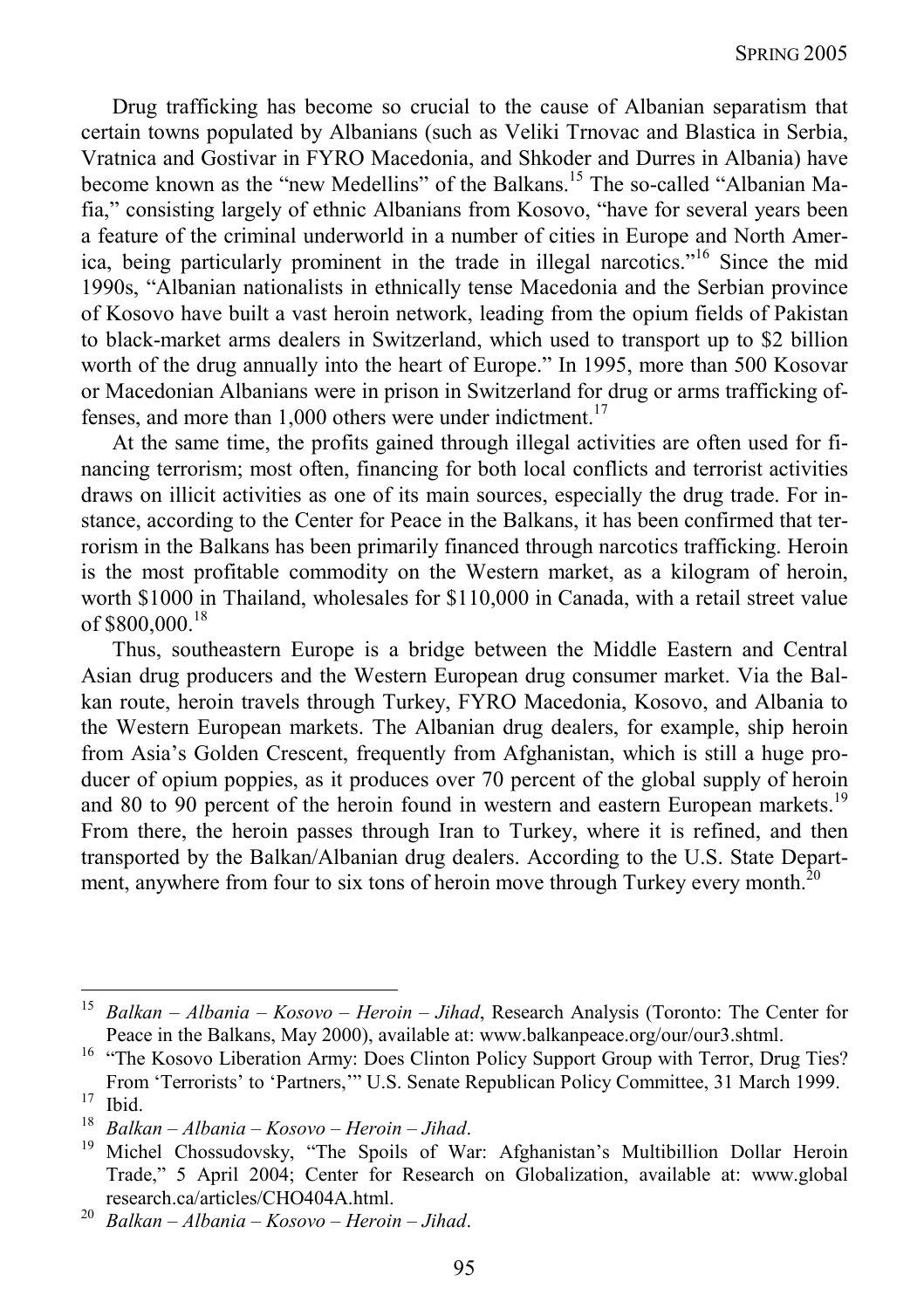-

### **Terrorism Connections in Southeastern Europe/Western Balkans**

After September  $11<sup>th</sup>$ , the question of the potential for terrorist activity in (or emanating from) the Balkans was raised, based on the presence of a large Muslim population in Bosnia, Kosovo, Macedonia, and Albania. And such a potential terrorist threat could be significant.

Although the activity of terrorist groups in the Balkans is hard to uncover, and the connections between these groups and drug lords are difficult to prove, the evidence must not be ignored. Moreover, the common factors that exist for all the Balkan countries—e.g. inefficient governance, poor public security, weak rule of law, pervasive economic backwardness, institutional corruption, and organized crime—are catalysts for producing an environment where international terrorist networks can easily conceal personnel and money.<sup>21</sup>

Yet, since September  $11<sup>th</sup>$ , terrorist attacks were also carried out or thwarted in Macedonia and Bosnia, indicating that Al Qaeda is present in the Balkans.<sup>22</sup> Moreover, Albania, Bosnia, and Kosovo are considered to have become "European hotbeds of Iranian-backed Islamic terrorism and Al Qaeda in particular.<sup>223</sup> And this is not surprising, given the large Muslim population living in these countries and the trend of terrorists today "to move from Islamic countries where they have traditionally assimilated and found employment, to the long-established Islamic diasporas in other countries where they can network through religious and social systems.<sup> $24$ </sup>

Some have even suggested that, "starting in the mid-August 2003, radical Islamist leaders elevated the role of the terrorism infrastructure in the Balkans as a key facilitator of a proposed escalation of conflict into the heart of Europe, Israel and the United States." For recruiting new cadres and strengthening their infrastructure in the Balkans, Al Qaeda leaders even nominated Shahid Emir Musaa Ayzi, a veteran of the war in Afghanistan who is close to the Al Qaeda elite and the Taliban leadership, to coordinate and run special recruitment operations in the Balkans, especially in Bosnia-Herzegovina, Albania, Kosovo, and Macedonia.25 People connected to Al Qaeda have even

<sup>&</sup>lt;sup>21</sup> International Crisis Group, "Bin Laden and the Balkans: The Politics of Anti-terrorism," ICG Balkans Report No. 119 (9 November 2001), 2. 22 Brian Michael Jenkins, "Countering Al Qaeda," in *Defeating Terrorism: Shaping the New* 

*Security Environment*, ed. Russel D. Howard and Reid L. Sawyer (Guilford, CT: McGraw-Hill, 2004), 133. 23 "Europe May Face a New Wave of Domestic Terrorism," Richard Bennett Media **-** AFI Re-

search, 7 April 2002; available at: www.btinternet.com/~nnjv/tereur070402.htm. 24 Wayne A. Downing, "The Global War on Terrorism," in *Defeating Terrorism*, ed. Howard and Sawyer, 151. 25 Yossef Bodansky, "Osama Bin Laden Focuses on the Balkans," in *Defense and Foreign Af-*

*fairs Strategic Policy*, 19 September 2003, available at: www.balkanpeace.org/rs/archive/ sep03/rs230.shtml.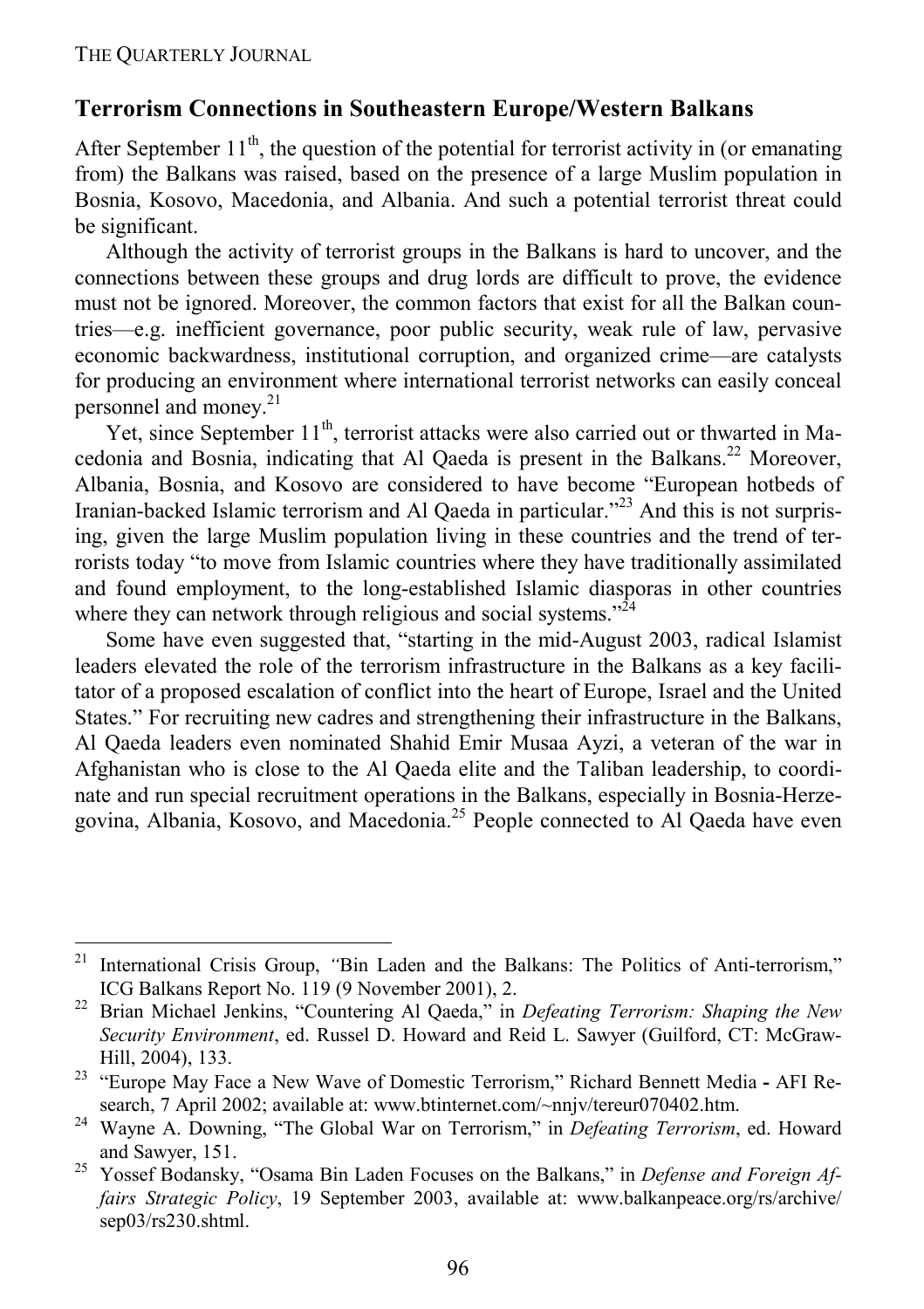tried to penetrate Romania, although they have reportedly been expelled before their efforts could take root.<sup>26</sup>

What is even more terrifying is that, due to lax institutional control and corruption practices, the countries of the Balkans are becoming points of "attraction to terror groups' interests."<sup>27</sup> This is especially the case with Al Qaeda, which is spreading its roots easily in the region, while this potential danger is "inadmissibly neglected" by the international coalition against terrorism.<sup>28</sup>

Despite their limited resources, since late 2001 the countries of southeastern Europe have actively supported the international coalition against terrorism. Albania, Serbia-Montenegro, Bosnia and Herzegovina, Croatia, Bulgaria, and Romania cooperated to combat organized crime and various forms of trafficking, enhance border security, and improve training for border security personnel.<sup>29</sup> Moreover, they have taken measures to arrest suspects, close and investigate NGOs suspected of financing terrorism, and freeze bank accounts of terrorist organizations. Yet the level of organized crime and corruption, the lapses in border security, and the institutional weaknesses in these countries still make them an attractive target for exploitation by terrorist and Islamic extremist groups.

Antonio Maria Costa, Executive Director of the United Nations Office on Drugs and Crime (UNODC), recently remarked that "the revenue generated by organized crime offers terrorist groups a steady flow of funding, making the effort to eliminate drug trafficking and to reduce drug abuse critical strategies in the global fight against terrorism."<sup>30</sup> According to Costa, "terrorists and warlords in Afghanistan, as well as insurgents in Central Asia, the Russian Federation, and along the trafficking routes on the former Soviet Union's southern rim all the way to the Balkans, share part of the es-

<sup>&</sup>lt;sup>26</sup> Radu Timofte, Director of Romanian Intelligence Service, according to "Al Qaeda Made Its Way to Romania," *Novinite,* 30 March 2004; available at: www.novinite.com/newsletter/

print.php?id=32808. 27 "Al Qaeda 'Roots Easily' in the Balkans," *Novinite*, 28 April 2004; available at:

www.novinite.com/newsletter/print.php?id=33960. 28 "Danger of Islamic Terrorism in the Balkans*,*" "Terrorism/Counter-terrorism," *Tuzla Night Owl*, 14 November 2003; available at: http://www.tfeagle.army.mil/tfeno/Feature\_Story.asp?

Article=72243. 29 *Patterns of Global Terrorism-2003, Europe Overview*, Released by the Office of the Coordinator for Counter-terrorism, 29 April 2004; and *Patterns of Global Terrorism–2002, Europe Overview*, Released by the Office of the Coordinator for Counter-terrorism, U.S. Department

of States, 21 May 2002. 30 "UN Warns about Nexus between Drugs, Crime and Terrorism," *M2 Presswire*, 1 October 2004; The International Association for the Study of Organized Crime, available at: www.iasoc.net/news.htm.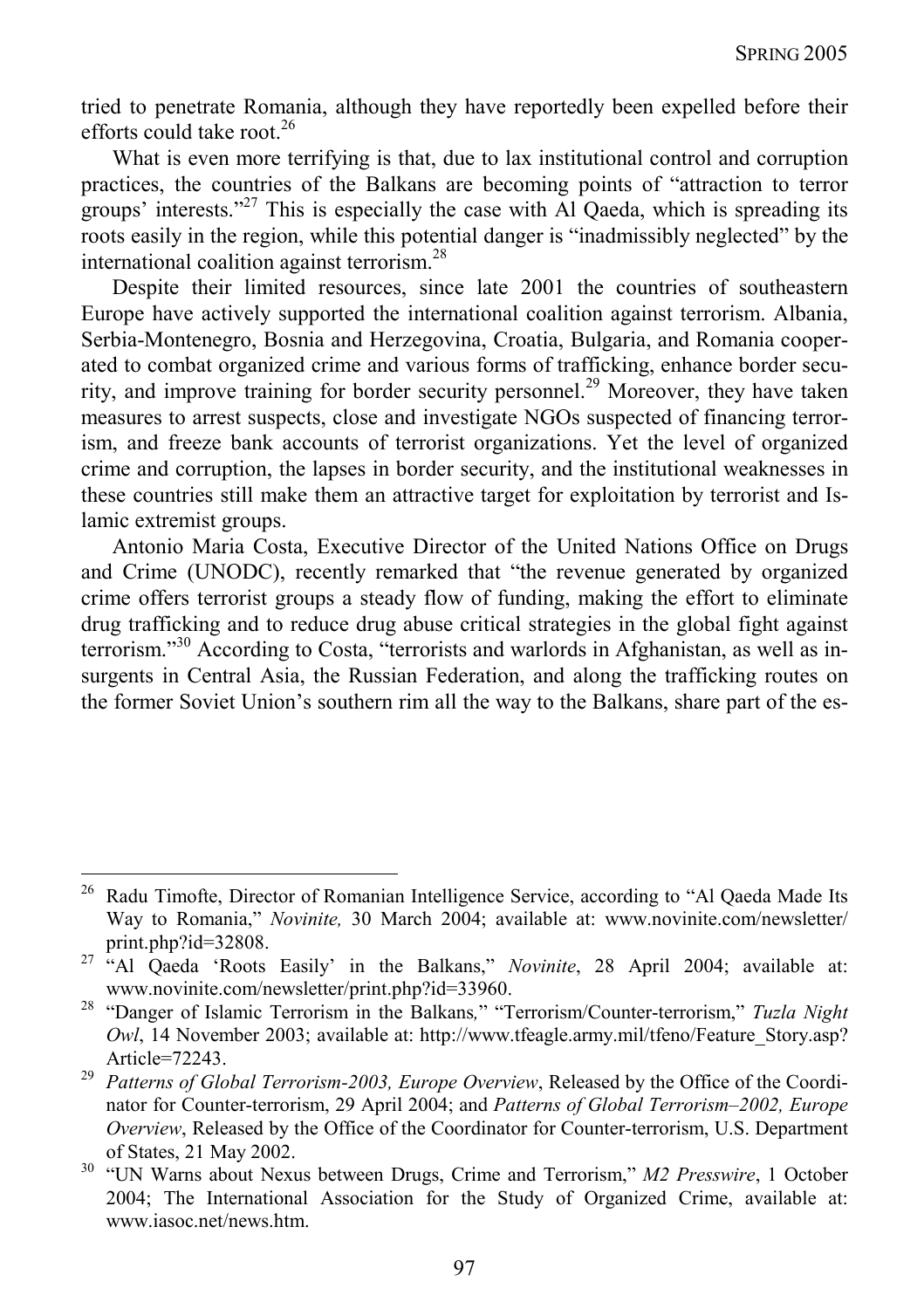timated \$30 billion world heroin market."<sup>31</sup> As it has become increasingly difficult to "distinguish clearly between terrorist groups and organized crime units, since their tactics overlap," we are now witnessing "the birth of a new hybrid of 'organized crime/ terrorist organizations,' which requires cutting off the connection between crime, drugs, and terrorism."<sup>32</sup>

The states of southeastern Europe still "demonstrate characteristics that make them inviting targets for transnational criminal groups seeking favorable territory from which to operate," with drug trafficking representing the most profitable business for criminal groups.33 Despite the democratic reforms in those countries, they are still considered to be hospitable to transnational crime and terrorism, very often due to corruption and the ease of penetration into state institutions.

For example, since the beginning of the 1990s, ethnic Albanian organized crime groups took advantage of the instability and war in the Balkans to become "the fastest growing ethnic criminal presence in Europe, with operations reaching as far as Australia and the United States, and becoming the direct distributors of an estimated 40 percent of heroin in West European markets."<sup>34</sup> Given the extent of this reach, it is clear that the local/regional criminal groups were closely cooperating with international crime organizations, even being suspected of connections with Arab groups and markets in the Middle East, which are often "protected" by the authorities responsible for combating such criminal activities. Even in Romania, the main anti-narcotics agency, the Directorate for Combating Organized Crime and Anti-Drug Operations, has itself been implicated in the drug trade.<sup>35</sup>

Accordingly, a substantial amount of terrorist activity has also occurred in parts of the former Yugoslavia. Since the beginning of the conflicts in the former Yugoslav territory, the most senior leaders of Al Qaeda have visited the Balkans, including Osama Bin Laden himself on three occasions between 1994 and 1996, and the Egyptian terrorist leader Ayman Al-Zawahiri has operated terrorist training camps, weapons of

1

<sup>&</sup>lt;sup>31</sup> The United Nations Office on Drugs and Crime (UNODC) estimates the total annual turnover of international trade in Afghan opiates at \$25-30 billion. United Nations for Drug Control and Crime Prevention (UNDCCP), "Afghanistan: Opium Survey 2002 – Executive Summary," October 2002, 2 ; also "Area Under Opium Poppy Cultivation in Afghanistan Has Increased by Eight Percent, UN Says," 29 October 2003; United Nations Information Service, Vienna International Center, available at: http://unodc.org/unodc/press\_release\_ 2003-10-29\_1.html.

<sup>&</sup>lt;sup>32</sup> "UN Warns about Nexus between Drugs, Crime and Terrorism."

<sup>&</sup>lt;sup>33</sup> Glenn E. Curtis (Project Manager), "Nations Hospitable to Organized Crime and Terrorism," Report Prepared by the Federal Research Division, Library of Congress, under an Interagency Agreement with the United States Government, October 2003, 32. Available at: http://loc.gov/rr/frd.<br> $^{34}$  Ibid, 33.<br> $^{35}$  Ibid, 46. according.

<sup>35</sup> Ibid, 46, according to the U.S. Department of State, Bureau for International Narcotics and Law Enforcement Affairs.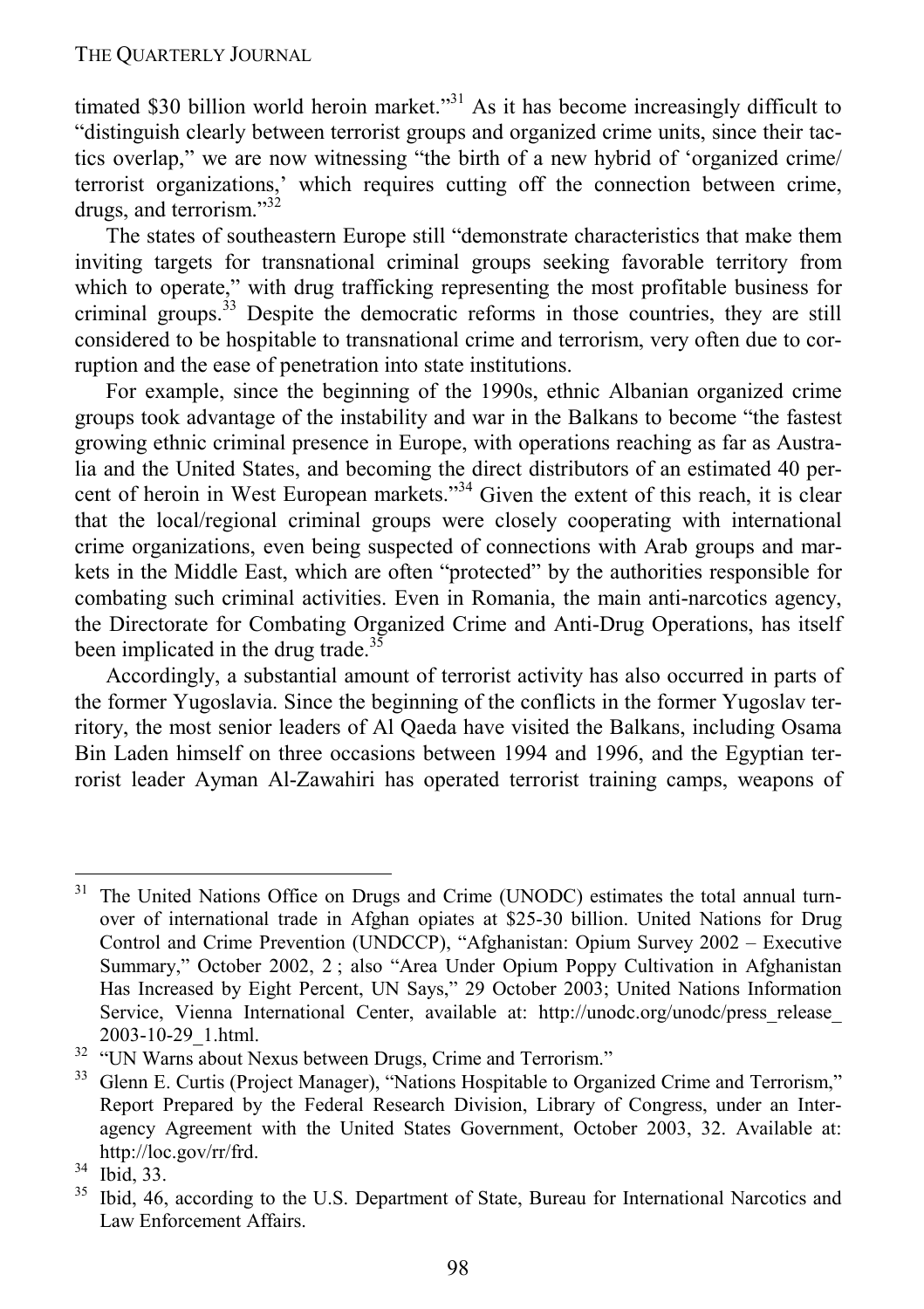mass destruction factories, and money-laundering and drug-trading networks throughout Albania, Kosovo, Macedonia, Bulgaria, Turkey, and Bosnia.36

Their activities have been hidden under the cover of dozens of "humanitarian" agencies spread throughout Bosnia, Kosovo, and Albania, and their involvement in "heroin trafficking through Kosovo helped also to fund terrorist activity directly associated with Al Qaeda and the Iranian Revolutionary Guard."37 On October 23, 2001, the imprisonment of operatives of two Al Qaeda-sponsored Islamist cells in Bosnia, who were linked to the heroin trade, called attention to the presence of narcoterrorism in the Balkans.

In 2001, it was estimated that the traffic in illegal drugs in the Balkans was part of the Taliban's estimated \$8 billion annual income from global drug trafficking, predominantly in heroin, of which Bin Laden is alleged to have administered a substantial portion through Russian Mafia groups for a commission of 10–15 percent, or around \$1 billion annually.<sup>38</sup> Moreover, it is estimated that Al Qaeda's "Balkan-directed funds" from "humanitarian" agencies and local banks, without "explicitly counting the significant drug profits," reached anywhere from \$500 million to \$700 million between 1992 and 1998<sup>39</sup>

Frequently, there were reports that "Osama bin Laden was channeling, in 2001, profits from the sale of narcotics arriving in Western Europe via the Balkan route to local governments and political parties, with the goal of gaining influence in Albania or Macedonia or both," or that in 2002 "Al Qaeda had acted as a middleman in the movement of heroin from warehouses in Afghanistan via Chechen mafia conduits and into the Balkan narcotics pipeline, taking a percentage of the drug profits for this service $"$ <sup>40</sup>

Connections between organized crime groups and terrorists are to be found not only in the former Yugoslavia, but also in Bulgaria and Romania. For example, in October 2004, Genica Boierica, a controversial businessman from the city of Craiova, was detained following a spectacular search by prosecutors from the Service for Organized Crime Prevention within the Prosecutor's Office under the High Court of Cassation and Justice. Boierica is charged with involvement in alcohol smuggling and illegal VAT refunds, and is also suspected of having connections with terrorists, mainly through activities that channel funds to terrorists. According to the prosecutors, Genica Boierica was brought before the court in 2003 together with an Arab citizen, Jamal Sadik Jamal Al Adi, and another two of his employees. These men were charged with having caused damage to the state of over 115 billion lei (over \$3.5 million); be-

<sup>36</sup> Marcia Christoff Kurop, "Al Qaeda´s Balkan Links," *Wall Street Journal Europe*, 1 November 2001.<br> $37 \text{ hid}$ 

<sup>&</sup>lt;sup>38</sup> According to Yossef Bodansky, the former director of the U.S. House of Representatives' Task Force on Terrorism and Unconventional Warfare, quoted in Marcia Christoff Kurop, "Al Qaeda´s Balkan Links*.*" 39 Ibid.

Hudson, "Global Overview."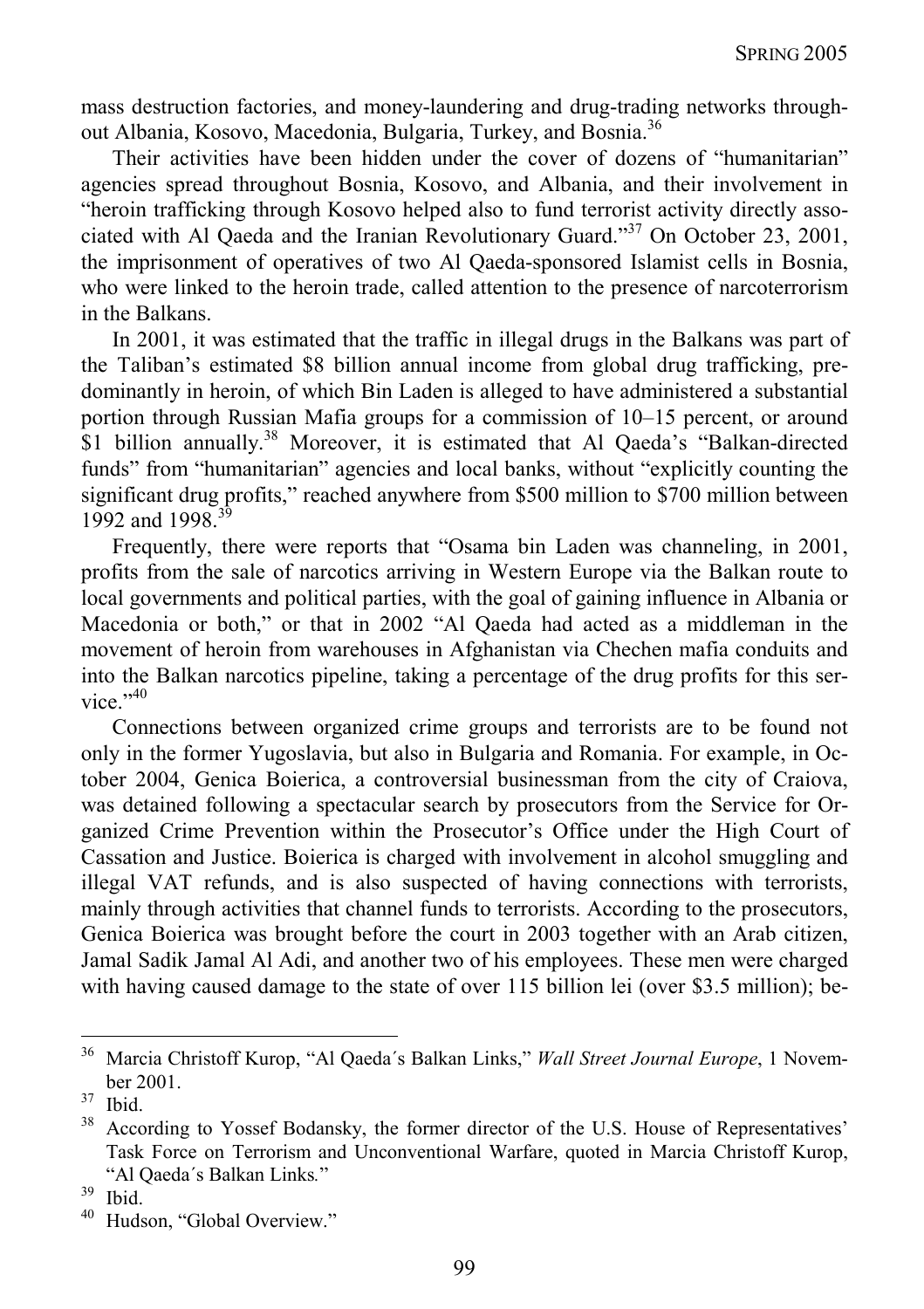tween 1998–2000 Al Adi, under an assumed name, founded several phantom companies through which he manufactured and traded ethyl alcohol.<sup>41</sup> And this is certainly not the only example of connections between organized crime and terrorism in the region.

According to the Director of the Romanian Intelligence Service, there is no clear evidence of the presence of members of Al Qaeda or Islamic Jihad in Romania. Yet there is information on Arab citizens living in Romania who carry out financial activities in support of Al Qaeda or Islamic Jihad, as well as information regarding the involvement of certain terrorist organizations, such as the Kurdish Workers' Party (PKK), or Grey Wolves, in the drug trade, using routes that reach Germany and the Netherlands and cadres located in Romania.42 On the drug trade in Romania, it is worth noting that in 2001 the seizure of cannabis resin in Eastern Europe reached 17,007 kilos, representing 2 percent of the world total, with the largest quantity being seized in Romania: 13,871 kilos, or approximately 1.53 percent of world total.<sup>43</sup> In 2002, in Romania there were also confiscated 202 kilos of heroin, 2 kilos of cocaine, 14,904 kilos of cannabis herb, 38 kilos of cannabis resin, 14,907 kilos of cannabis plants, and a large quantity of synthetic drugs.<sup>44</sup> These numbers speak volumes about the dimension of the traffic in illegal drugs in Romania, which is both a convenient route for drug dealers going to Western Europe and, increasingly, a consumer country as well.

### **Conclusions**

1

Drug trafficking, considered separately from all other organized crime activities, has reached a high level in southeastern Europe, and the countries in the region are—however inadvertently—providing nurturing conditions for this activity. Moreover, those involved in the illegal drug trade, as well as in other organized crime activities, are proving to be very resourceful in preserving their networks by any means, including through cooperating with and receiving protection from terrorist groups. On the other side of the equation, terrorists are becoming increasingly involved in drug trafficking, as it proves to be not only a tremendous funding source but also a basis for life support: using illegal routes for recruiting new members, moving people and funds without being detected, establishing new instruction bases, etc.

While their motives may be different, drug traffickers and terrorists provide each other support, and the connections between them are undeniable. Southeastern Europe is one of the many proofs of those connections, with a high level of organized criminal

<sup>41</sup> Adrian Dinu, "Genica Boierica incatusat [Genica Boierica Imprisoned]," *Gazeta de Sud*, 4 October 2004. 42 Radu Tudor, "Romanian Anti-terrorist Brigade Extends the Cooperation in the Fight Against

Terrorism," *Jane's Intelligence Review* (January 2002).

<sup>43</sup> *Global Illicit Drug Trends 2003*, United Nations Office on Drugs and Crime (New York:

United Nations, 2003). 44 *2004 World Drug Report*, Volume 2: Statistics, United Nations Office on Drugs and Crime (New York: United Nations, 2004).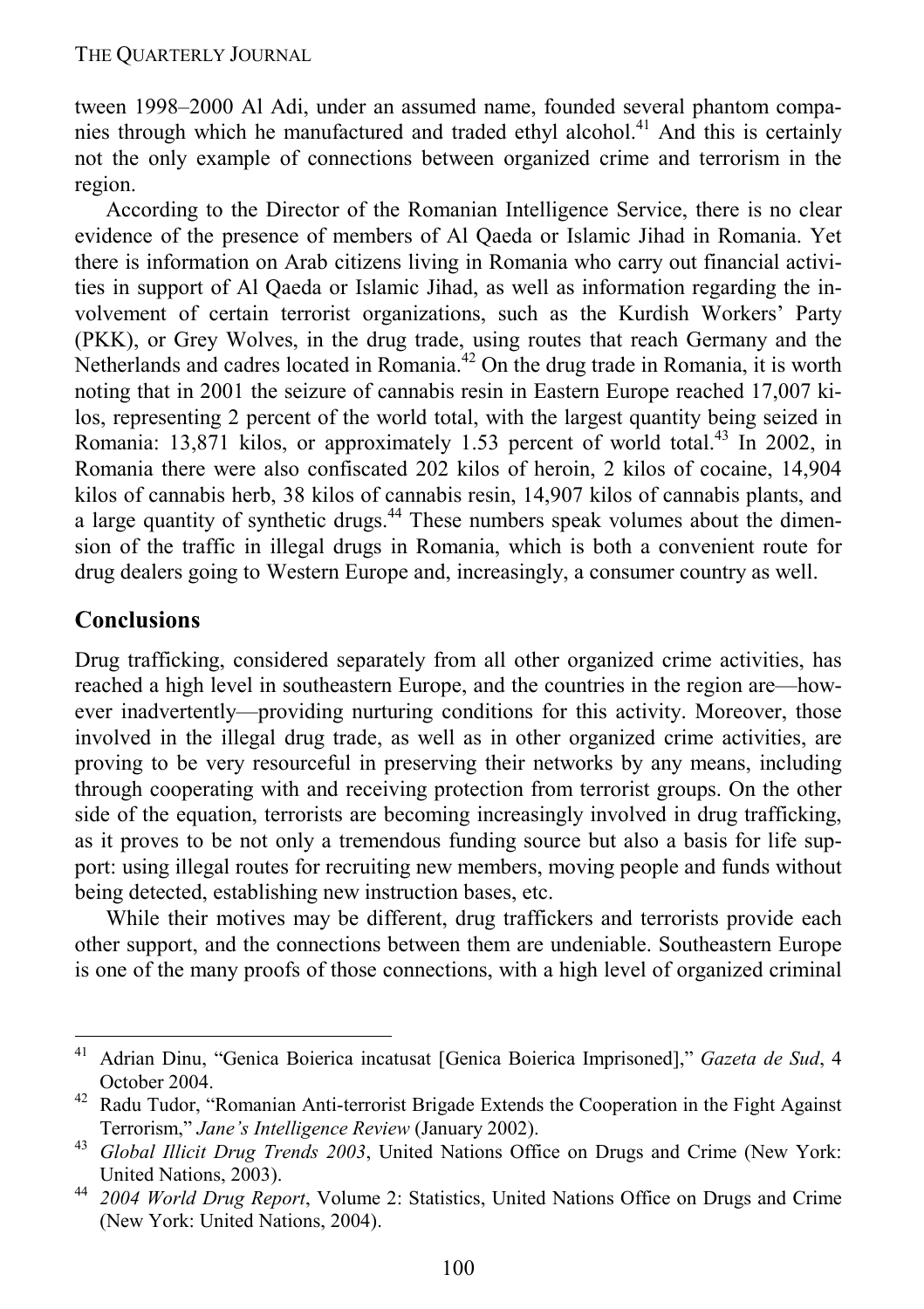activity—especially drug trafficking—and a not at all negligible active terrorist presence, including Al Qaeda, in the Western Balkans.

In 2005, organized crime, including drug trafficking and corruption, is nevertheless one of the major problems facing the entire southeastern European region. Bulgaria and Romania joined NATO recently, and have concluded the negotiation process with the European Union. Regardless of these major accomplishments, they are still confronted with the threat to their security posed by the high level of all forms of organized crime. The countries of the Western Balkans are in an even worse situation, due to their history over the past decade and their lack of experience in dealing with these problems. In the present context, "nobody can afford the luxury of a fractious Balkans," and this must be made clear to the United States and Europe, as they "feel compelled to divert political, military and financial resources away from the region and into their struggle against terrorism."<sup>45</sup> As the former NATO Secretary General Lord George Robertson put it, "the Balkans must not become another 'black hole' of terrorism like Afghanistan."46 Correctly perceiving the importance of helping local actors to deal with this peril, on 2 December 2004 UNMIK appointed a special prosecutor for financial crimes, Andrea Stefano Venegoni, in Kosovo, the appointment being "directed at focusing prosecutorial resources on cases relating to corruption and financial crimes<sup>"47</sup>

Combating organized crime and drug trafficking should be part and parcel of the set of measures for defeating terrorism. Otherwise the criminal groups will only extend their already established huge networks, which will also work to the benefit of terrorist groups. It is true that organized crime in southeastern Europe—mainly in the Western Balkans—is "first and foremost a problem for the region."<sup>48</sup> Yet as long as organized crime constitutes a means of terrorist groups' penetration and establishment in the countries of the region, and also of obtaining sources of financing for terrorists and terrorist acts, it is also a problem for the international community.

Therefore, any successful strategy of combating organized crime depends on a determined and joint effort of the national governments in the region and the international community. The national governments have the crucial role in the process of drawing up a proper and solid strategy of combating organized crime through passing proper criminal legislation and implementing the laws. However, they should not be left alone in such an important endeavor. International and regional cooperation plays a very important role in drawing up a workable strategy for combating organized crime. As is well known, there is no country that can deal alone with organized crime and terrorist activities. Only through international cooperation could we hope to achieve—if not a complete annihilation of these phenomena—at least a reduction in their scope and effectiveness. Southeastern Europe, especially the Balkans, should not be disregarded in

<sup>45</sup> <sup>45</sup> Misha Glenny, "Heading off Terrorism in the Balkans," *New York Times*, 16 October 2001.<br><sup>46</sup> Ibid.

<sup>&</sup>lt;sup>47</sup> "UNMIK appoints special prosecutor for financial crimes," ERPKIM Info Service, 2 December 2004; available at: www.kosovo.com/news/archive/ticker/2004/December\_02/ 16.html.<br>"EUHR Javier Solana's Intervention on Organized Crime in Southeastern Europe."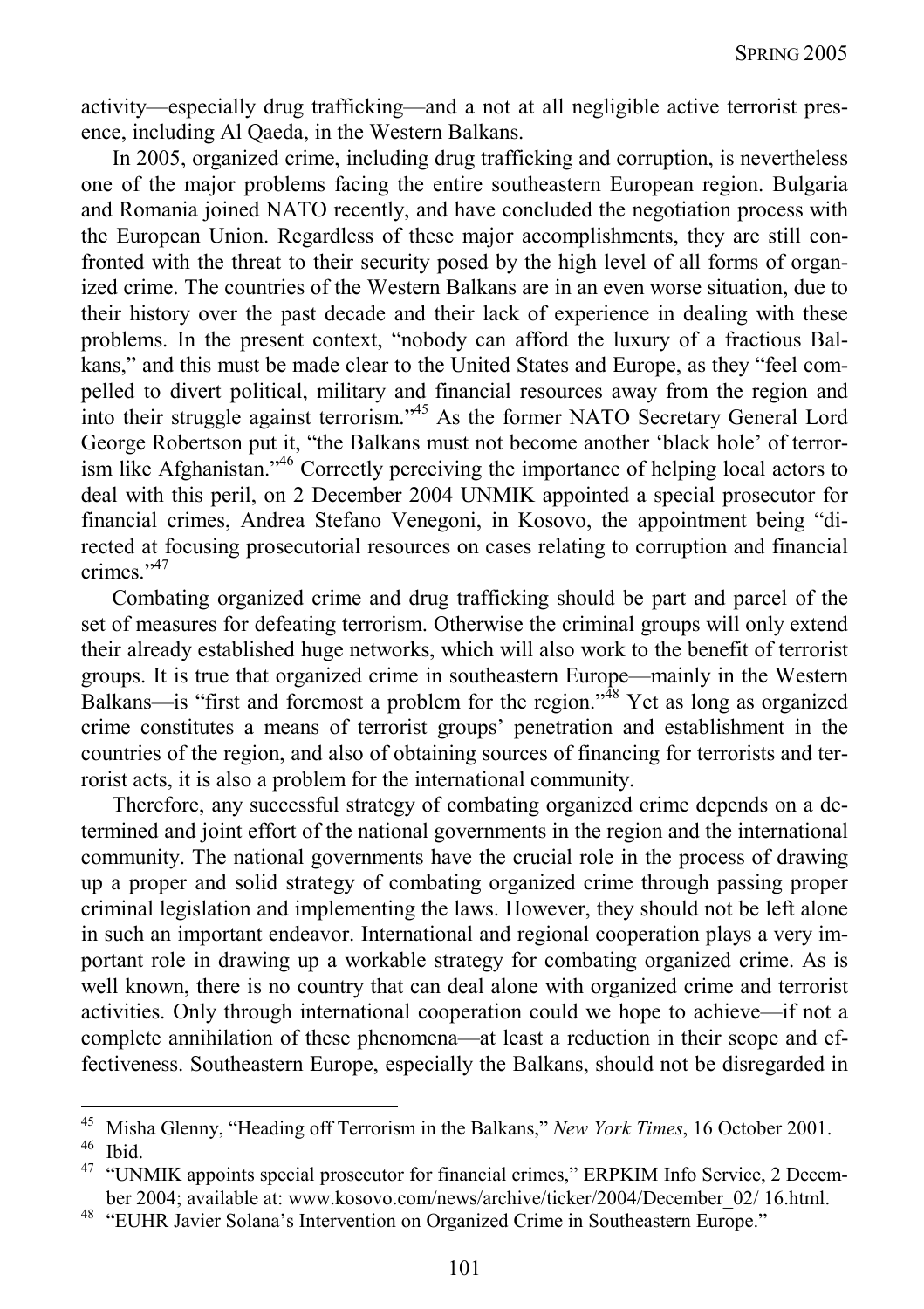THE QUARTERLY JOURNAL

the international fight against terrorism as a region "hospitable to organized crime and terrorism," nor should organized crime be allowed to continue as an activity that provides life support to terrorism.